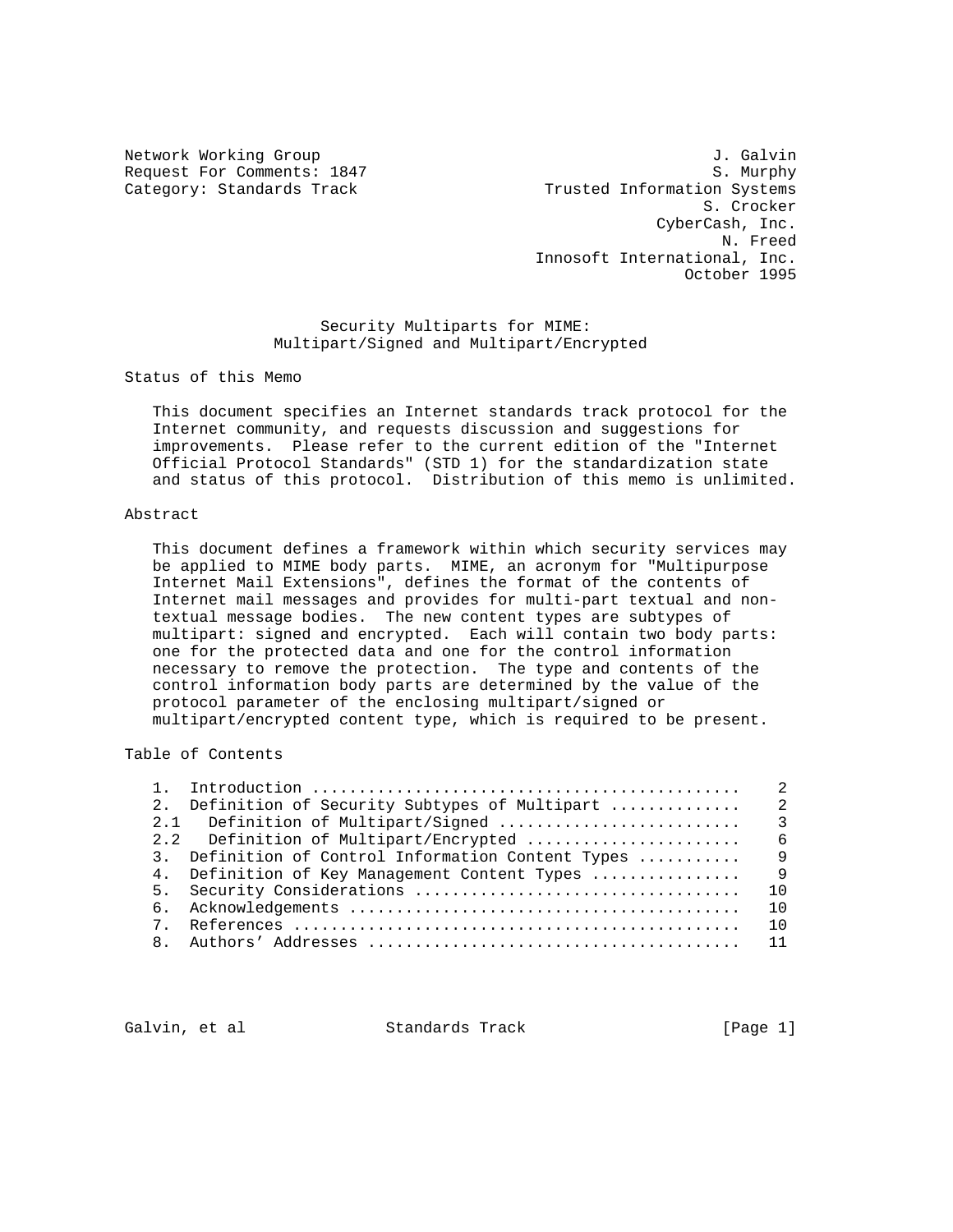## 1. Introduction

 An Internet electronic mail message consists of two parts: the headers and the body. The headers form a collection of field/value pairs structured according to STD 11, RFC 822 [1], whilst the body, if structured, is defined according to MIME [2]. The basic MIME specification does not provide specific security protection.

 This document defines a framework whereby security protection provided by other protocols may be used with MIME in a complementary fashion. By itself, it does not specify security protection. A MIME agent must include support for both the framework defined here and a mechanism to interact with a security protocol defined in a separate document. The resulting combined service provides security for single-part and multi-part textual and non-textual messages.

 The framework is provided by defining two new security subtypes of the MIME multipart content type: signed and encrypted. In each of the security subtypes, there are exactly two related body parts: one for the protected data and one for the control information. The type and contents of the control information body parts are determined by the value of the protocol parameter of the enclosing multipart/signed or multipart/encrypted content type, which is required to be present. By registering new values for the required protocol parameter, the framework is easily extended to accommodate a variety of protocols.

 A MIME agent that includes support for this framework will be able to recognize a security multipart body part and to identify its protected data and control information body parts. If the value of the protocol parameter is unrecognized the MIME agent will not be able to process the security multipart. However, a MIME agent may continue to process any other body parts that may be present.

### 2. Definition of Security Subtypes of Multipart

 The multipart/signed content type specifies how to support authentication and integrity services via digital signature. The control information is carried in the second of the two required body parts.

 The multipart/encrypted content type specifies how to support confidentiality via encryption. The control information is carried in the first of the two required body parts.

 A three-step process is described for the origination and reception of the multipart/signed and multipart/encrypted contents. The details of the processing performed during each step is left to be specified by the security protocol being used.

Galvin, et al Standards Track [Page 2]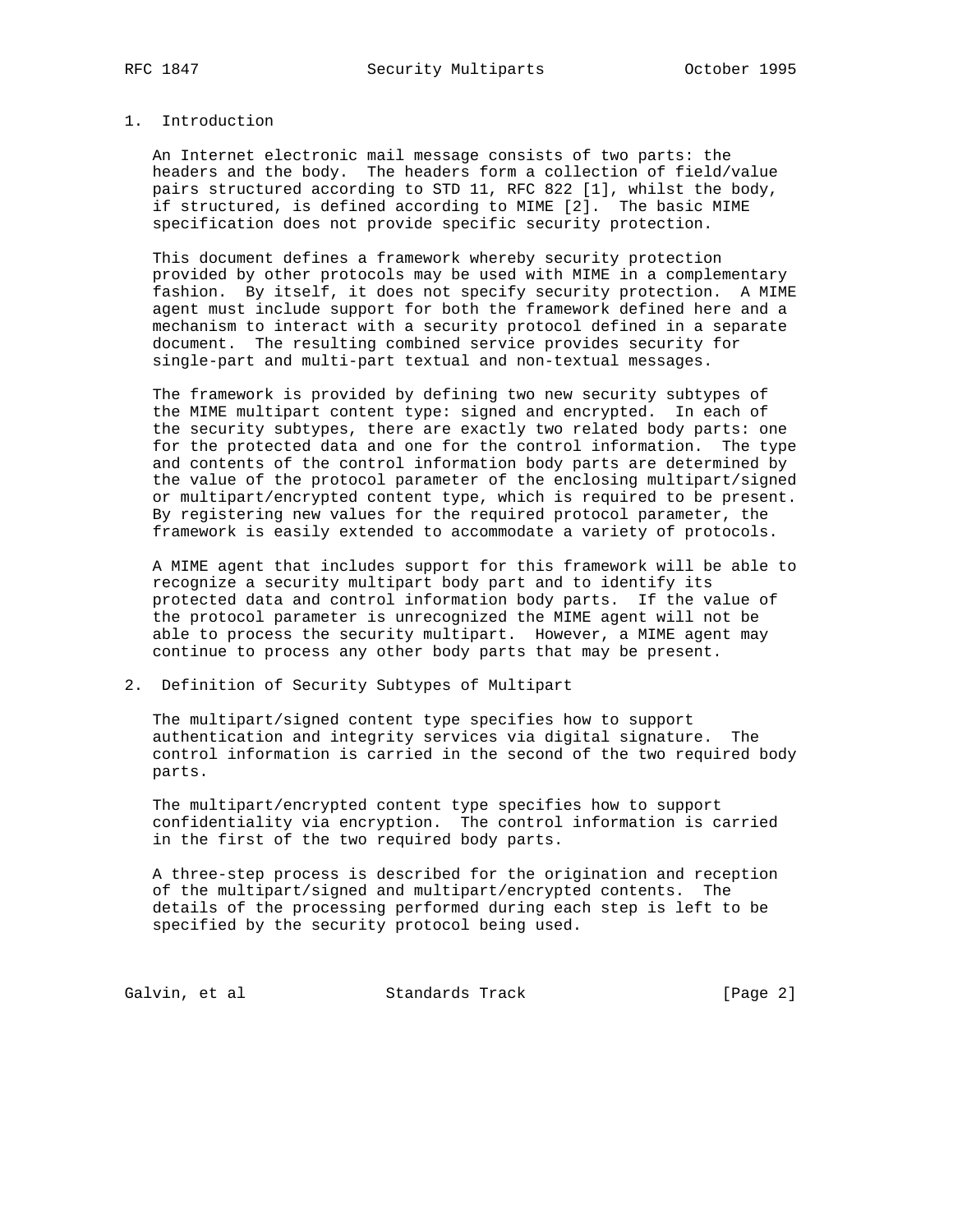2.1. Definition of Multipart/Signed

- (1) MIME type name: multipart
- (2) MIME subtype name: signed
- (3) Required parameters: boundary, protocol, and micalg
- (4) Optional parameters: none
- (5) Security considerations: Must be treated as opaque while in transit

 The multipart/signed content type contains exactly two body parts. The first body part is the body part over which the digital signature was created, including its MIME headers. The second body part contains the control information necessary to verify the digital signature. The first body part may contain any valid MIME content type, labeled accordingly. The second body part is labeled according to the value of the protocol parameter.

The attribute token for the protocol parameter is "protocol", i.e.,

parameter := "protocol" "=" value

 The value token is comprised of the type and sub-type tokens of the Content-Type: header of the second body part, i.e.,

value := <"> type "/" subtype <">

 where the type and subtype tokens are defined by the MIME [2] specification. The semantics of the protocol parameter are defined according to its value.

The attribute token for the micalg parameter is "micalg", i.e.,

parameter := "micalg" "=" value

 The Message Integrity Check (MIC) is the name given to the quantity computed over the body part with a message digest or hash function, in support of the digital signature service. Valid value tokens are defined by the specification for the value of the protocol parameter. The value may be a comma (",") separated list of tokens, indicating the use of multiple MIC algorithms. As a result, the comma (",") character is explicitly excluded from the list of characters that may be included in a token used as a value of the micalg parameter. If multiple MIC algorithms are specified, the purpose and use of the multiple algorithms is defined by the protocol. If the MIC algorithm

Galvin, et al Standards Track [Page 3]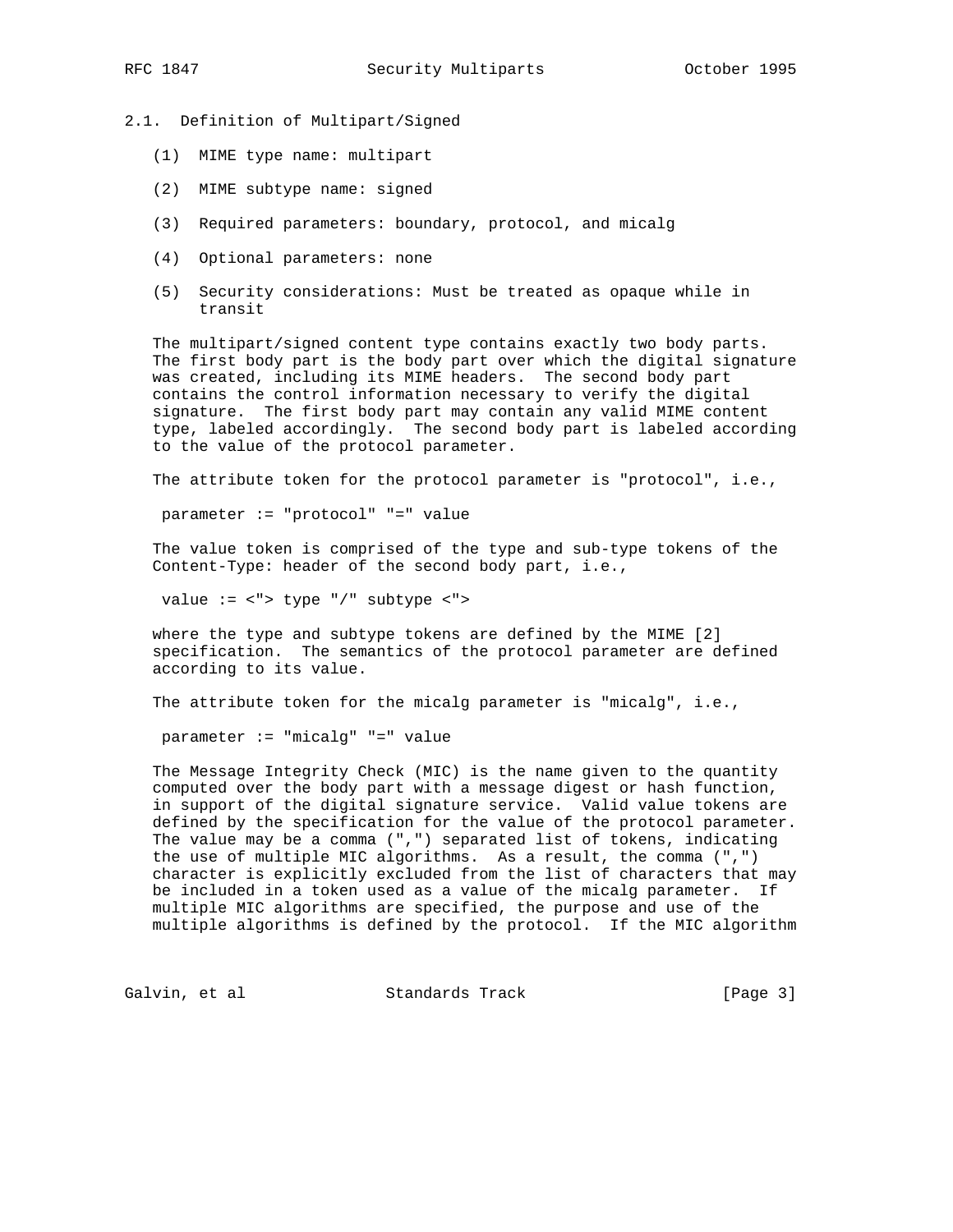is also specified in the control information and the value there does not agree with the value in this parameter, it must be treated as an error.

 NOTE: The presence of the micalg parameter on the multipart/signed content type header is explicitly intended to support one-pass processing. MIME implementations may locate the second body part by inputting the first body part and computing the specified MIC values until the boundary identifying the second body part is found.

 The entire contents of the multipart/signed container must be treated as opaque while it is in transit from an originator to a recipient. Intermediate message transfer agents must not alter the content of a multipart/signed in any way, including, but not limited to, changing the content transfer encoding of the body part or any of its encapsulated body parts.

 The signature in a multipart/signed only applies to the material that is actually within the multipart/signed object. In particular, it does not apply to any enclosing message material, nor does it apply to entities that are referenced (e.g. via a MIME message/external body) by rather than included in the signed content.

 When creating a multipart/signed body part, the following sequence of steps describes the processing necessary. It must be emphasized that these steps are descriptive, not prescriptive, and in no way impose restrictions or requirements on implementations of this specification.

 (1) The content of the body part to be protected is prepared according to a local convention. The content is then transformed into a MIME body part in canonical MIME format, including an appropriate set of MIME headers.

 In addition, if the multipart/signed object is EVER to be transferred over the standard Internet SMTP infrastructure, the resulting MIME body is constrained to 7 bits -- that is, the use of material requiring either 8bit or binary content-transfer-encoding is NOT allowed. Such 8bit or binary material MUST be encoded using either the quoted-printable or base64 encodings.

 This requirement exists because it is not generally possible, given the current characteristics of Internet SMTP, for a message originator to guarantee that a message will travel only along paths capable of carrying 8bit or binary material.

Galvin, et al Standards Track [Page 4]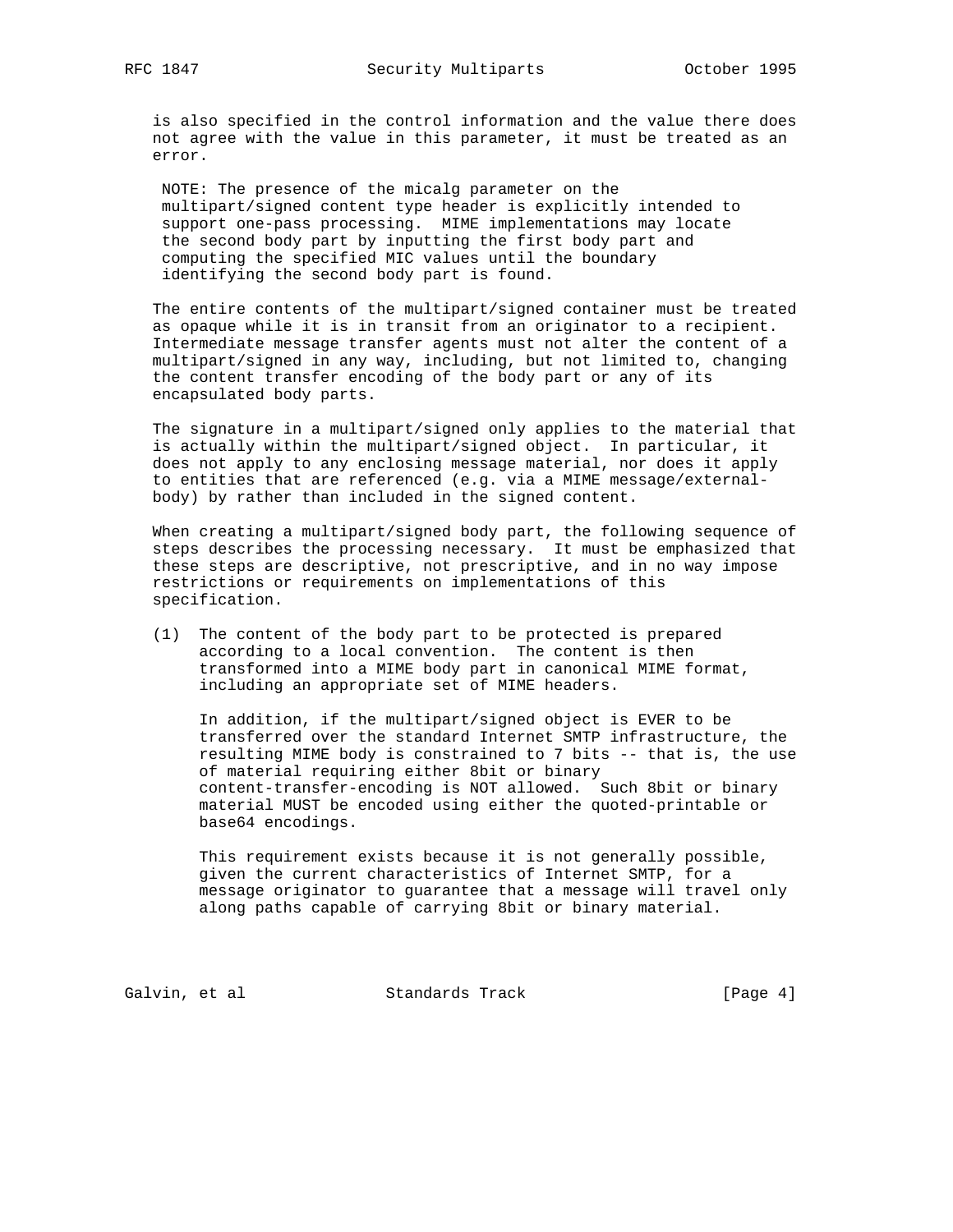SMTP clients normally have the option of either converting the message to eliminate the use of 8bit or binary encoding or returning a nondelivery notification to the originator. However, conversion is not viable in the case of signed objects since conversion would necessarily invalidate the signature. This leaves a nondelivery notification as the only available option, which is not acceptable.

- (2) The body part (headers and content) to be digitally signed is prepared for signature according to the value of the protocol parameter. The MIME headers of the signed body part are included in the signature to protect the integrity of the MIME labeling of the data that is signed.
- (3) The prepared body part is made available to the signature creation process according to a local convention. The signature creation process must make available to a MIME implementation two data streams: the control information necessary to verify the signature, which the MIME implementation will place in the second body part and label according to the value of the protocol parameter, and the digitally signed body part, which the MIME implementation will use as the first body part.

 When receiving a multipart/signed body part, the following sequence of steps describes the processing necessary to verify the signature or signatures. It must be emphasized that these steps are descriptive, not prescriptive, and in no way impose restrictions or requirements on implementations of this specification.

- (1) The first body part and the control information in the second body part must be prepared for the signature verification process according to the value of the protocol parameter.
- (2) The prepared body parts must be made available to the signature verification process according to a local convention. The signature verification process must make available to the MIME implementation the result of the signature verification and the body part that was digitally signed.

 NOTE: The result of the signature verification is likely to include a testament of the success or failure of the verification. Also, in the usual case, the body part returned after signature verification will be the same as the body part that was received. We do not insist that this be the case to allow for protocols that may modify the body part during the signature processing.

Galvin, et al Standards Track [Page 5]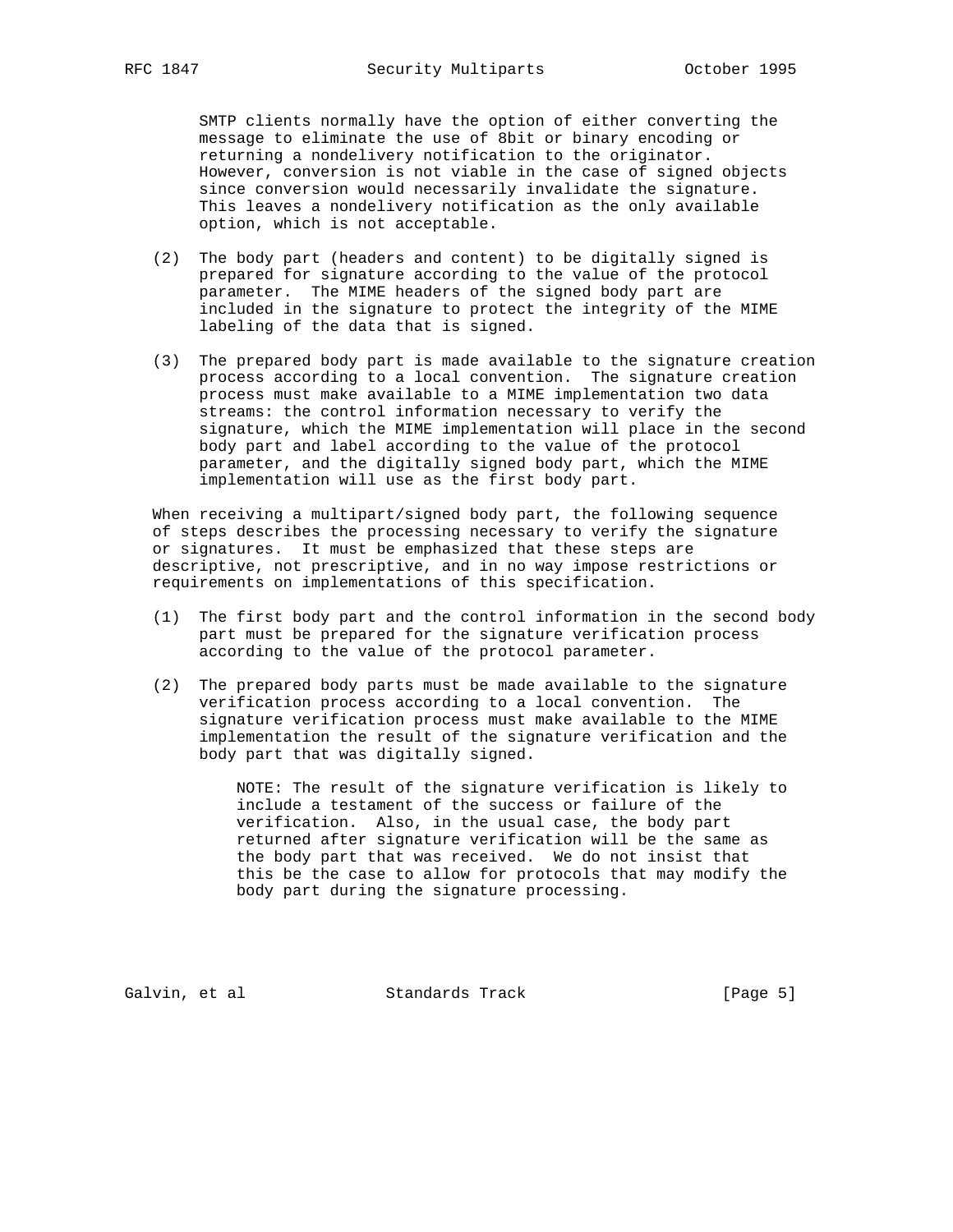(3) The result of the signature verification process is made available to the user and the MIME implementation continues processing with the verified body part, i.e., the body part returned by the signature verification process.

 The following example is an illustration of a multipart/signed body part. It is necessarily incomplete since the control information is defined by the security protocol, which must be specified in a separate document.

 Content-Type: multipart/signed; protocol="TYPE/STYPE"; micalg="MICALG"; boundary="Signed Boundary"

 --Signed Boundary Content-Type: text/plain; charset="us-ascii"

 This is some text to be signed although it could be any type of data, labeled accordingly, of course.

 --Signed Boundary Content-Type: TYPE/STYPE

CONTROL INFORMATION for protocol "TYPE/STYPE" would be here

--Signed Boundary--

- 2.2. Definition of Multipart/Encrypted
	- (1) MIME type name: multipart
	- (2) MIME subtype name: encrypted
	- (3) Required parameters: boundary, protocol
	- (4) Optional parameters: none
	- (5) Security considerations: none

 The multipart/encrypted content type contains exactly two body parts. The first body part contains the control information necessary to decrypt the data in the second body part and is labeled according to the value of the protocol parameter. The second body part contains the data which was encrypted and is always labeled application/octet-stream.

The attribute token for the protocol parameter is "protocol", i.e.,

parameter := "protocol" "=" value

Galvin, et al **Standards Track** (Page 6)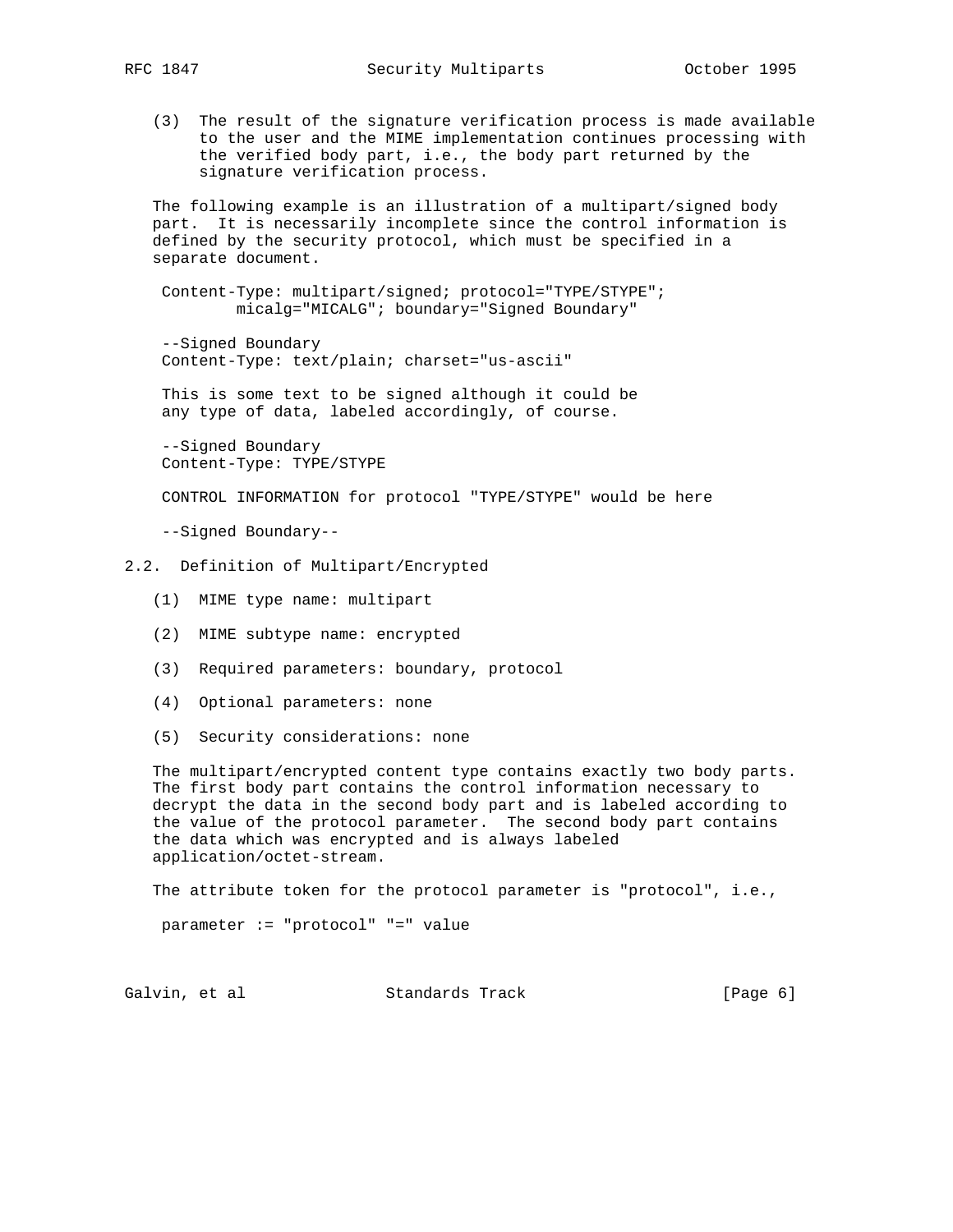The value token is comprised of the type and sub-type tokens of the Content-Type: header of the first body part, i.e.,

value := <"> type "/" subtype <">

 where the type and subtype tokens are defined by the MIME [2] specification. The semantics of the protocol parameter are defined according to its value.

 When creating a multipart/encrypted body part, the following sequence of steps describes the processing necessary. It must be emphasized that these steps are descriptive, not prescriptive, and in no way impose restrictions or requirements on implementations of this specification.

- (1) The contents of the body part to be protected is prepared according to a local convention. The contents are then transformed into a MIME body part in canonical MIME format, including an appropriate set of MIME headers.
- (2) The body part (headers and content) to be encrypted is prepared for encryption according to the value of the protocol parameter. The MIME headers of the encrypted body part are included in the encryption to protect from disclosure the MIME labeling of the data that is encrypted.
- (3) The prepared body part is made available to the encryption process according to a local convention. The encryption process must make available to a MIME implementation two data streams: the control information necessary to decrypt the body part, which the MIME implementation will place in the first body part and label according to the value of the protocol parameter, and the encrypted body part, which the MIME implementation will place in the second body part and label application/octet-stream. Thus, when used in a multipart/encrypted, the application/octet-stream data is comprised of a nested MIME body part.

 When receiving a multipart/encrypted body part, the following sequence of steps describes the processing necessary to decrypt the enclosed data. It must be emphasized that these steps are descriptive, not prescriptive, and in no way impose restrictions or requirements on implementations of this specification.

 (1) The second body part and the control information in the first body part must be prepared for the decryption process according to the value of the protocol parameter.

Galvin, et al **Standards Track** [Page 7]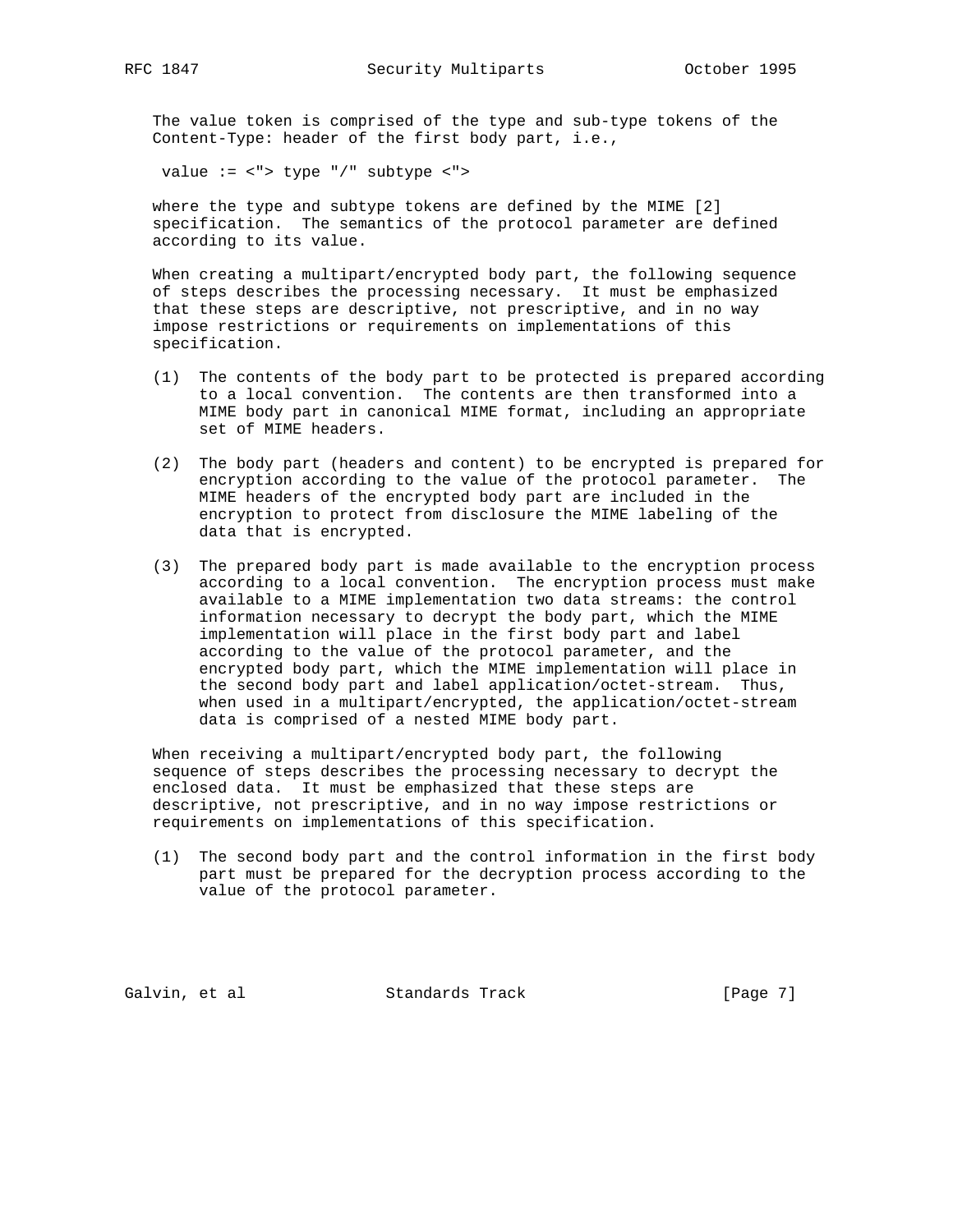(2) The prepared body parts must be made available to the decryption process according to a local convention. The decryption process must make available to the MIME implementation the result of the decryption and the decrypted form of the encrypted body part.

> NOTE: The result of the decryption process is likely to include a testament of the success or failure of the decryption. Failure may be due to an inability to locate the proper decryption key or the proper recipient field, etc. Implementors should note that the data, if any, of a failed decryption process is pretty much guaranteed to be garbage.

 (3) The result of the decryption process is made available to the user and the MIME implementation continues processing with the decrypted body part, i.e., the body part returned by the decryption process.

> NOTE: A MIME implementation will not be able to display the received form of the second body part because the application of encryption will transform the body part. This transformation will not be described in the MIME headers (Content-Type: and Content-Transfer-Encoding:) but, rather, will be described in the content of the first body part. Therefore, an implementation should wait until the encryption has been removed before attempting to display the content.

 The following example is an illustration of a multipart/encrypted body part. It is necessarily incomplete since the control information is defined by the security protocol, which must be specified in a separate document.

 Content-Type: multipart/encrypted; protocol="TYPE/STYPE"; boundary="Encrypted Boundary"

 --Encrypted Boundary Content-Type: TYPE/STYPE

CONTROL INFORMATION for protocol "TYPE/STYPE" would be here

 --Encrypted Boundary Content-Type: application/octet-stream

Content-Type: text/plain; charset="us-ascii"

Galvin, et al Standards Track [Page 8]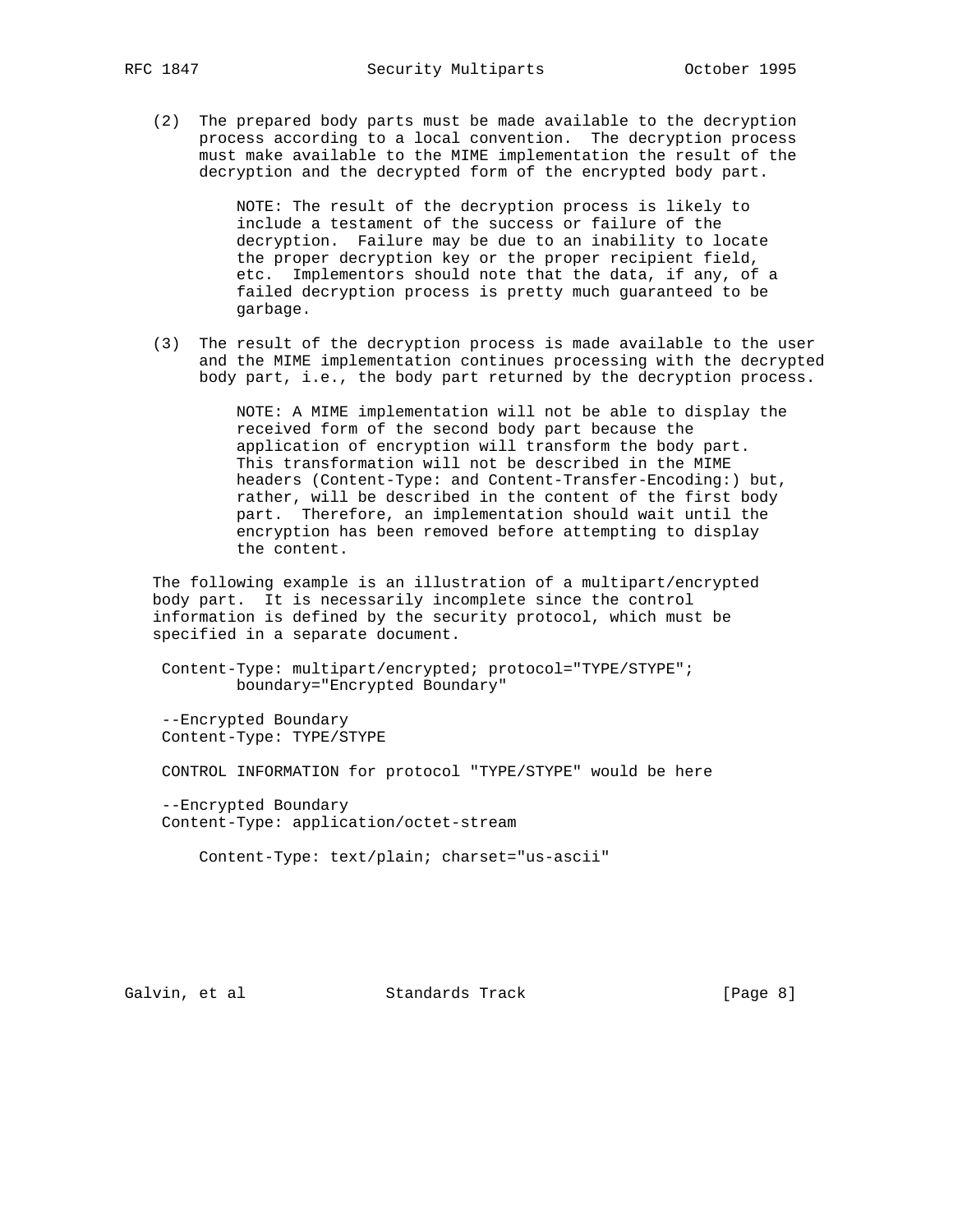All of this indented text, including the indented headers, would be unreadable since it would have been encrypted by the protocol "TYPE/STYPE". Also, this encrypted data could be any type of data, labeled accordingly, of course.

--Encrypted Boundary--

3. Definition of Control Information Content Types

 This document defines a framework within which security services may be applied to MIME body parts. A minimal MIME implementation will be able to recognize multipart/signed and multipart/encrypted body parts and be able to identify the protected data and control information body parts within them.

 Complete support for security services requires the MIME agent to recognize the value of the protocol parameter and to continue processing based on its value. The value of the protocol parameter is the same value used to label the content type of the control information.

 The value of the protocol parameter and the resulting processing required must be specified in the document defining the security protocol used. That document must also precisely specify the contents of the control information body part.

4. Definition of Key Management Content Types

 This specification recognizes that the complete specification of a MIME-based security protocol must include a mechanism for distributing the cryptographic material used in support of the security services. For example, a digital signature service implemented with asymmetric cryptography requires that a signer's public key be available to the signee.

 One possible mechanism for distributing cryptographic material is to define two additional body parts: one for the purpose of requesting cryptographic information and one for the purpose of returning the cryptographic information requested. The specification of a security protocol may include a definition of two such body parts or it may specify an alternate mechanism for the distribution of cryptographic material.

Galvin, et al Standards Track [Page 9]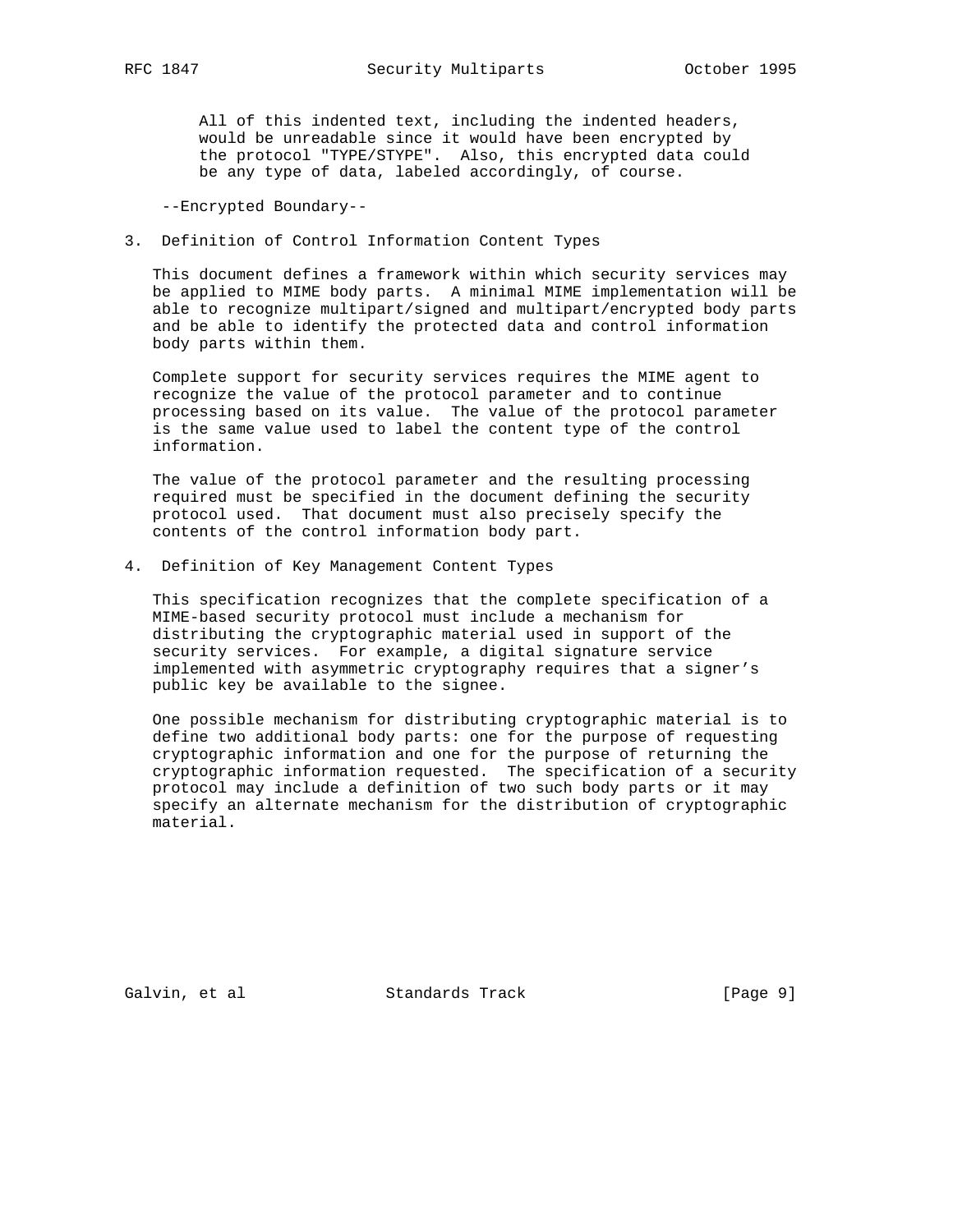# 5. Security Considerations

 This specification describes an enhancement to MIME to support signed and encrypted body parts. In that context this entire document is about security.

6. Acknowledgements

 David H. Crocker suggested the use of a multipart structure for the MIME and PEM interaction.

- 7. References
	- [1] Crocker, D., "Standard for the Format of ARPA Internet Text Messages", STD 11, RFC 822, University of Delaware, August 1982.
	- [2] Borenstein, N., and N. Freed, "MIME (Multipurpose Internet Mail Extension) Part One: Mechanisms for Specifying and Describing the Format of Internet Message Bodies", RFC 1521, Bellcore and Innosoft, September 1993.

Galvin, et al Standards Track [Page 10]